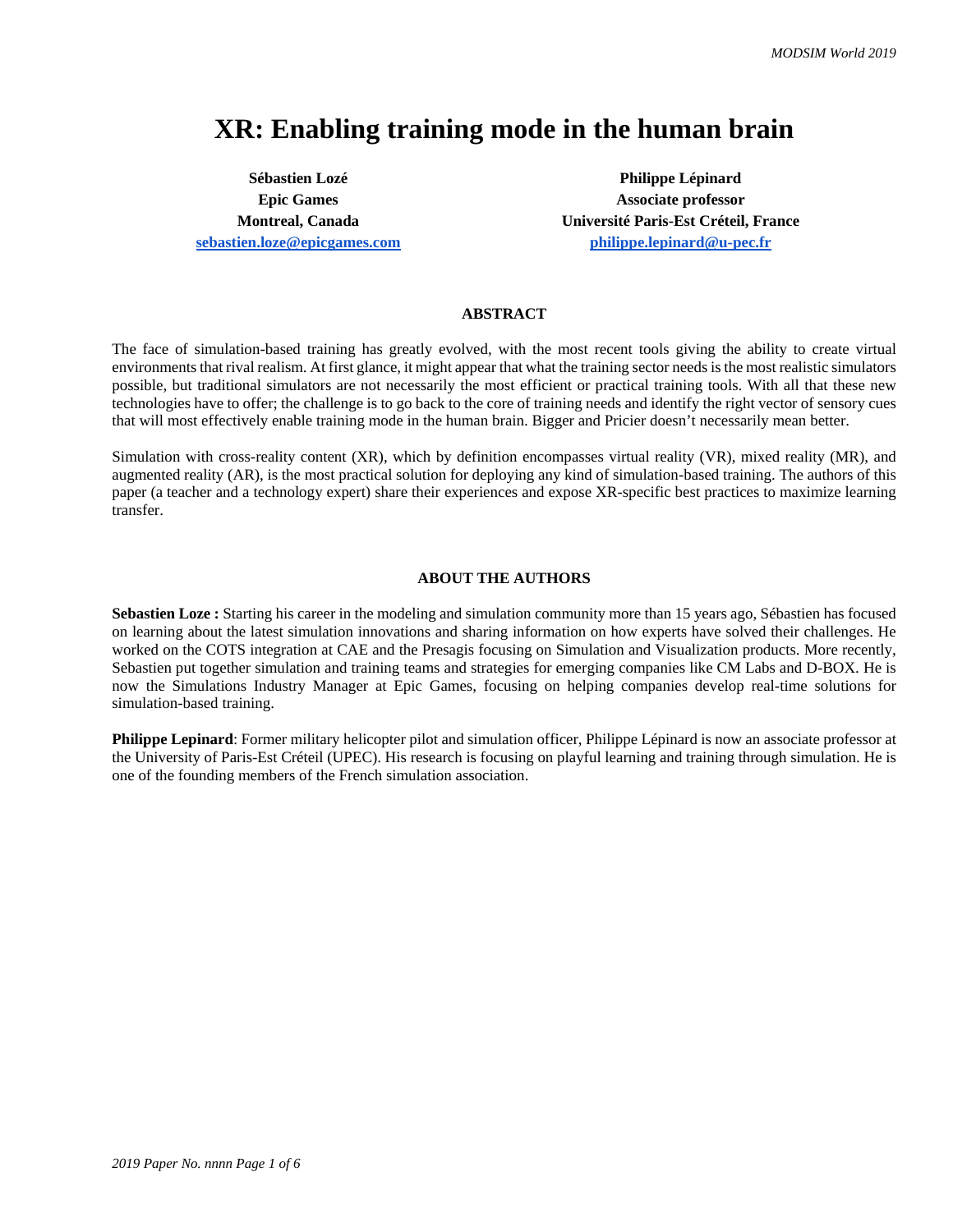# **XR: Enabling training mode in the human brain**

**Sébastien Lozé Epic Games [sebastien.loze@epicgames.com](mailto:sebastien.loze@epicgames.com)** 

**Philippe Lépinard Epic Games Associate professor Montreal, Canada Université Paris-Est Créteil, France [philippe.lepinard@u-pec.fr](mailto:philippe.lepinard@u-pec.fr)**

## **INTRODUCTION: The evolution of simulation-based training**

#### **Early adopters**

The area that saw the first adoption and development simulation-based training was the training of aircraft pilots. The simulation cost was so high that only pilots and their equipment represented a risk high enough to invest in a tool so sophisticated and expensive. With advances in technology and increasing accessibility, the community opened the potential to train operators and experts in a larger scope of works. Medical personnel, truck operators, first responders, military, robotic operators, and construction equipment operators, among others, are now able to leverage simulators in the context of their training. These two factors, technological advances and diversification of audience, combined are forcing the training and simulation community to reinvent itself and identify disruptive technologies in order to scale up quickly without introducing new costs.

#### **Bring the trainee to the simulator**

Around the year 2010, many simulation providers went from the model of providing simulators to their customers on site at their place of employment to a model of providing training at centralized training centers. Customers would visit the training centers and rent the necessary hours of training on these simulators. The main driver for such a business model evolution was to lower the total cost of ownership of these traditional simulators while still keeping up with the evolving technology. The center could invest in new technology, and the customer did not have to keep upgrading, providing and training operators for the equipment, etc. For the specific use cases of full flight simulators, where the regulation associations impose specific requirements, the training center model is a good approach.

#### **Bring the simulator to the trainee**

While the training center model solved some problems, many of the community players need solutions more pragmatic and efficient to train their personal, operators, and drivers. One example would be a company that is situated far from the nearest training center. Another is a niche industry for which custom training is needed. Instead of bringing the trainees to the simulator, we propose a return to the paradigm of bringing the simulators to the trainees. Advances in technology have made the necessary hardware much more affordable, development tools are now much easier to use, and the advent of cloud-based technology gives us a new tool for developing, delivering, and evaluating training. Thanks to the flexibility of cloud-based VR and AR systems, trainees around the world can have access to training. By bringing the training environment on site, curriculum can be adapted, customized, and updated as needed. This paradigm also reduces overall cost by eliminating the costs associated with travel.

#### **The technology evolution**

In the early days of VR technology, in order to display an image which was close enough to reality in a 3D scene graph, we had to either pre-process it (eliminating a truly interactive experience) or generate images in real time as the viewer turns his/her head (real-time rendering). We know from the film industry that a frame rate of at least 24 fps (frames per second) is required to trick the human brain well enough to accept a moving environment; in XR, 30 fps is considered the minimum acceptable rate. To meet a 30 fps rate with real-time rendering in earlier days of this field, all the visual cues that make a rich, convincing environment--shadows, reflections, complex surfaces--had to be eliminated. Basically, we ended up with a very sterile world, a "synthetic" training environment. New features and technologies are constantly emerging to provide new means, tools, and approaches to simulation-based training with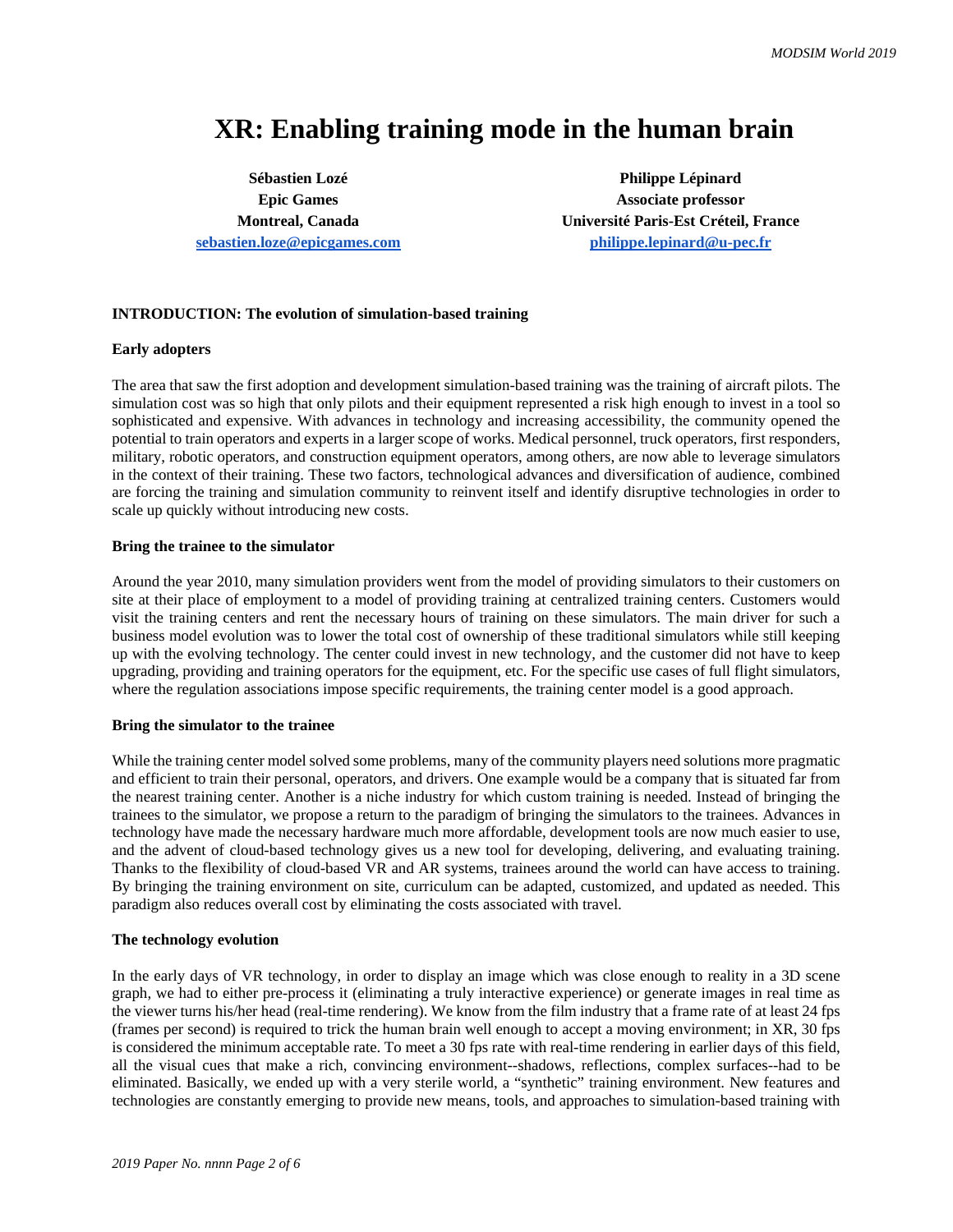*MODSIM World 2019*

XR. Perhaps most importantly right now, training schools don't have to choose between visual realism, high frame rate, and true-to-life behaviors of simulated objects. A simulation developer can choose any of these goals in developing training for a particular task, or even all three.

# **1. ENABLING TRAINING MODE WITH XR**

While we can mimic reality with XR technology, it is not necessarily advisable to do so for a training environment. A too-real environment, besides being time-consuming and costly to produce, can adversely impact learning with overloading. "There is a limit to how much information people can process simultaneously, and this impacts how information is stored. Too much information, or too difficult a task, presented in an ill-considered or unstructured way, can result in cognitive overload for a learner." (Reedy, 2015).

To determine the best level of XR realism for a given training task, we consider XR in the context of the Reality-Virtuality continuum of Milgram and Kishino (1994a, 1994b, Figure 1) and the Reality, Virtuality and Mediality Taxonomy of Mann (2002, Figure 2). These models identify possible combinations of real and virtual elements in order to change the perception of the world by adding, altering or deleting information.



*Figue 1. Reality–virtuality continuum (Milgram and Kishino, 1994)*



*Figure 2. Reality, Virtuality and Mediality Taxonomy (Mann, 2002)*

These capabilities allow us to consider a parallel pedagogical continuum by offering learners the training device most suited to the targeted learning. This adaptation can then be expressed through an individualization of the training courses. In other words, this adaptation and contextualization of information make it possible to offer learners only scenarios that they will be able to reasonably accomplish at their current skill level.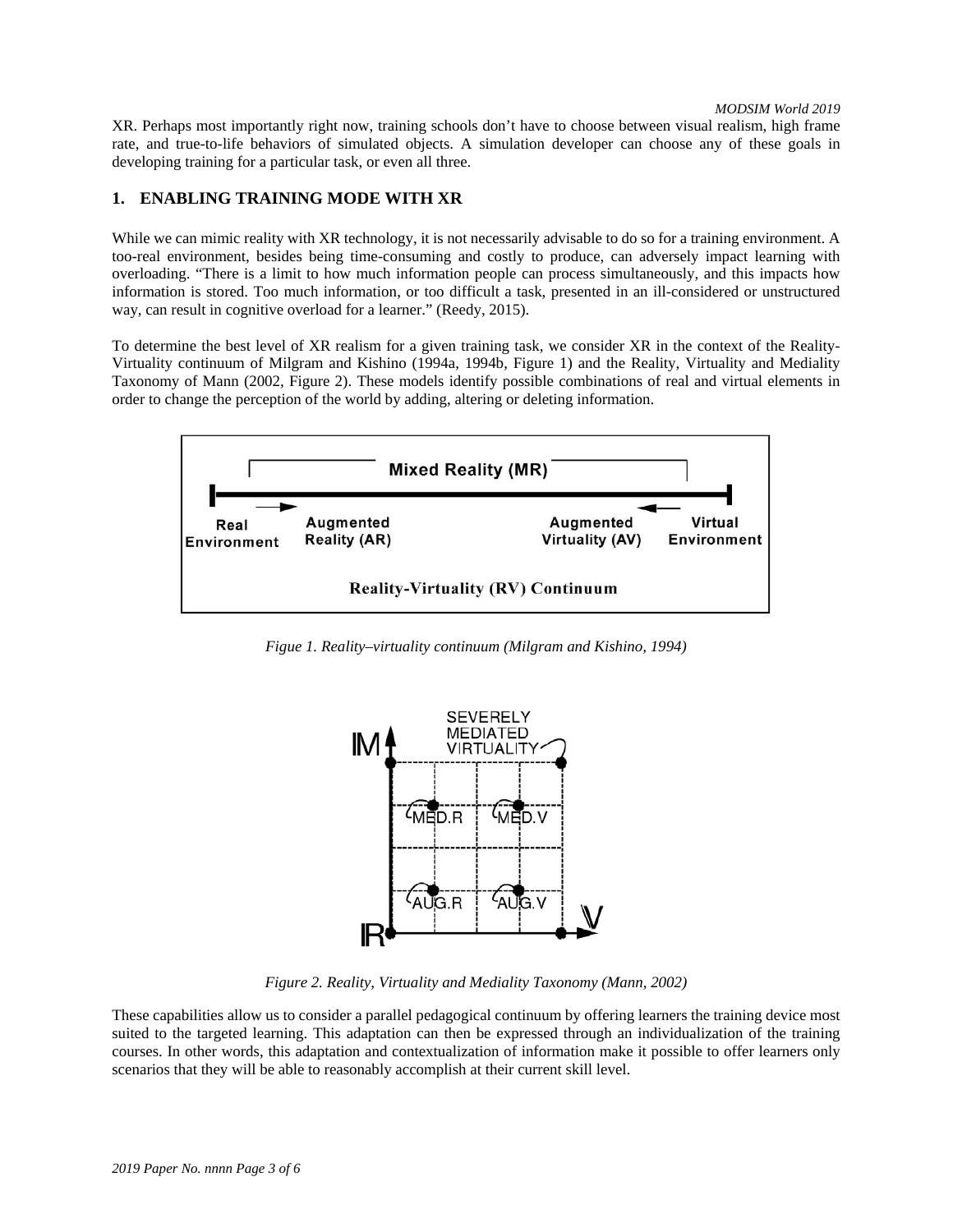#### *MODSIM World 2019*

For example, the technique of a holding pattern in aeronautics can be learned first in a deliberately impoverished virtual world, and then in the real world with an augmented reality device embedded on board and configurable according to the level of the learner and the educational objectives of the trainer.

The strength of the XR is therefore as much (if not more) in the reduction or adaptation of complexity than in the search for the most faithful representation of the real world, always too complex to cognitively apprehend by novice professionals or learners. Cognitive overload can lead to a blocking of learning or even a negative transfer of learning that will be harmful for the following of the training course.

In the context of virtual reality headset, this negative transfer can also come from "simulation sickness" due to a cognitive conflict between vision and the inner ear. These considerations are discussed later in this paper.

Besides these physiological constraints, and in order to properly integrate XR into training courses, didactic and pedagogical engineering must evolve to create links between the new technological capabilities offered by XR and the zone of proximal development concept, that is to say, the margin of development that an individual actually has. "This margin of development is explored by asking an individual to solve problems of a stage higher than the stage in which he finds himself with the help of an adult who plays the role of mediator "(Raynal and Rieunier, 2012, p.510). In our context, we can then imagine an artificial mediator either manually triggered by the learner or the instructor, or in the form of an artificial intelligence coupled with physiological sensors that automatically propose a representation of the world adapted to the mental state and the physics of the learner.

The fidelity of the task doesn't necessarily require a strong sensory and digital immersion during the first stages of its learning, and the human interpersonal relationships in formation (companionship, for example) can limit the uses of certain modalities of XR envisaged by the designers.

These facets of learning with XR have yet to be fully explored. As more institutions develop XR training programs specific to their needs, we shall perhaps see innovative solutions around impoverished-to-rich world progression, serving of learning experiences based on margins of development, and mediator-assisted learning programs.

# **2. XR CHALLENGES AND SOLUTIONS**

XR, and particularly VR, has long been embraced by such organizations as the Department of Defense for training military personnel. As VR technology constantly evolves, new challenges appear each year. Here, we discuss the known challenges, and how to overcome them to build an effective simulation-based training system.

## **VR content considerations**

Creating content for VR is similar in many ways to developing content for a movie or game, but different in many significant ways.

- Scale all objects in the VR world as 1:1 with reality.
- Consider the angles at which viewers will be able to see objects when traversing through the environment.
- Use less costly lighting solutions whenever possible. With a *static* lighting solution, the effects of lights are precomputed, the equivalent of "painting" the lighting and shadows permanently onto objects. With a *dynamic* lighting solution, the lighting is updated at every frame. Static lighting is faster, and less expensive computationally, than dynamic.
- When characters are moving around together in a VR world, precomputed shadows won't work, and characters will appear to float above the ground. An inexpensive solution is a blob or capsule shadow, which follows the character around and casts a roughly blob-shaped shadow on the ground and other surfaces.
- Keep materials and textures as basic as possible. Matte finishes (as opposed to shiny) will look better with static lighting. Transparency and translucency are expensive, so use them sparingly.
- Don't create smoke, fluids, etc. as visual effects unless these are critical to the training exercise. There are ways to fake water and smoke with inexpensive materials, so consider using these instead of their cinematicquality counterparts.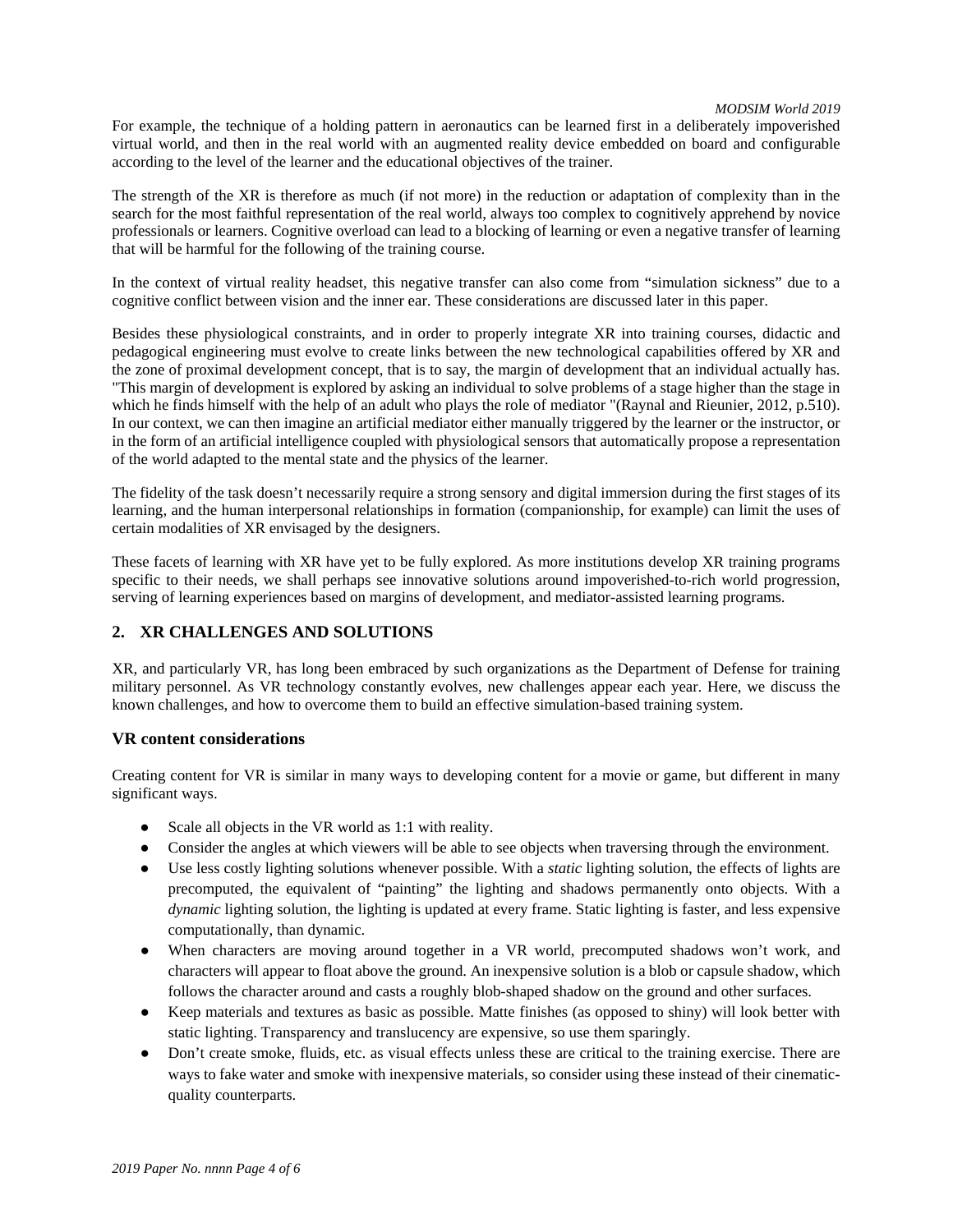These are a few of the most important considerations when making a VR world that will play back smoothly at 30 fps or above. Fortunately, most of them argue for greater simplicity in the creation of VR worlds.

#### **Simulation sickness**

Some users of HMD devices experience a phenomenon known as *simulation sickness*, where simply watching through VR glasses induces headaches, dizziness, and other temporary symptoms. This, of course, ruins the experience for the viewer and makes XR-based training difficult, if not impossible.

Simulation sickness is caused by the fact that visualizing in VR is not the same as viewing reality. Even if the viewer logically knows he/she is safe in an VR world, cognitive conflicts between visual perception and the inner ear cause a physical reaction.

The following are some broad guidelines for making the XR experience safe for all viewers:

- Maintain the HMD's native frame rate, which is 60-120 fps depending on the hardware. This requires optimization of the scene.
- Design the VR environment with dimmer lights and less saturated colors than you would use in 2D media like a traditional video game or movie.
- In developing the simulation, set it up so the viewer has control of his/her view at all times. This means you should not use the following: a cinematic type of camera view, where the simulator and not the trainee chooses what to view; a walking/bobbing head in view, as in a first-person game; a camera shake to indicate an explosion or other disturbance. Similarly, set and maintain the Field of View to match the headset, and don't use cinematic storytelling devices like Depth of Field and Motion Blur. Let the viewer see what they see.
- Movement should accelerate at the same rate at all times. Don't limit initial acceleration then increase it later in the experience.
- Test the simulation on the people who will be getting the training, not the developers. If you don't have trainees handy, test on other people at your company, anyone other than developers. Developers are often too accustomed to VR and XR to be accurate indicators for simulation sickness in the general public.

This is not a complete list of all the considerations for simulation sickness but does provide a starting point.

Despite a significant and permanent improvement of VR technologies, it is surprising that the practices carried out with such helmets (games, professional applications, artistic experiments, etc.) do not specify more formally the known risks of this kind of motion sickness, which can persist for up to 24 hours after the simulation session (Merhi and al., 2007, Paquette and Bélanger, 2015) even for people in good health and having undergone a selection process, as with aircraft pilots.

### **CONCLUSION**

XR is not neutral. Its pedagogical integration into an organization (and therefore in a specific culture) must be thought out well in advance, and in a systemic way, in order to avoid a naive technological determinism as was sometimes the case with full-scale simulators, and to facilitate adoption in fields that would benefit greatly from its use.

#### **BIBLIOGRAPHY AND REFERENCES**

Borg, M., Johansen, S.S., Krog, K.S., Thomsen, D.L., Kraus, M. (2013), Using a Graphics Turing Test to Evaluate the Effect of Frame Rate and Motion Blur on Telepresence of Animated Objects. *GRAPP/IVAPP*.

- Elhelw, M., Nicolaou, M., Chung, A., Yang, G.-Z., Atkins, S. (2008), A Gaze-Based Study for Investigating the Perception of Visual Realism in Simulated Scenes, *ACM Transactions on Applied Perception*, Vol.5, No.1.
- Mann, S. (2002), Mediated Reality with implementations for everyday life, *Presence Connect*, [http://wearcam.org/presence\\_connect/.](http://wearcam.org/presence_connect/)